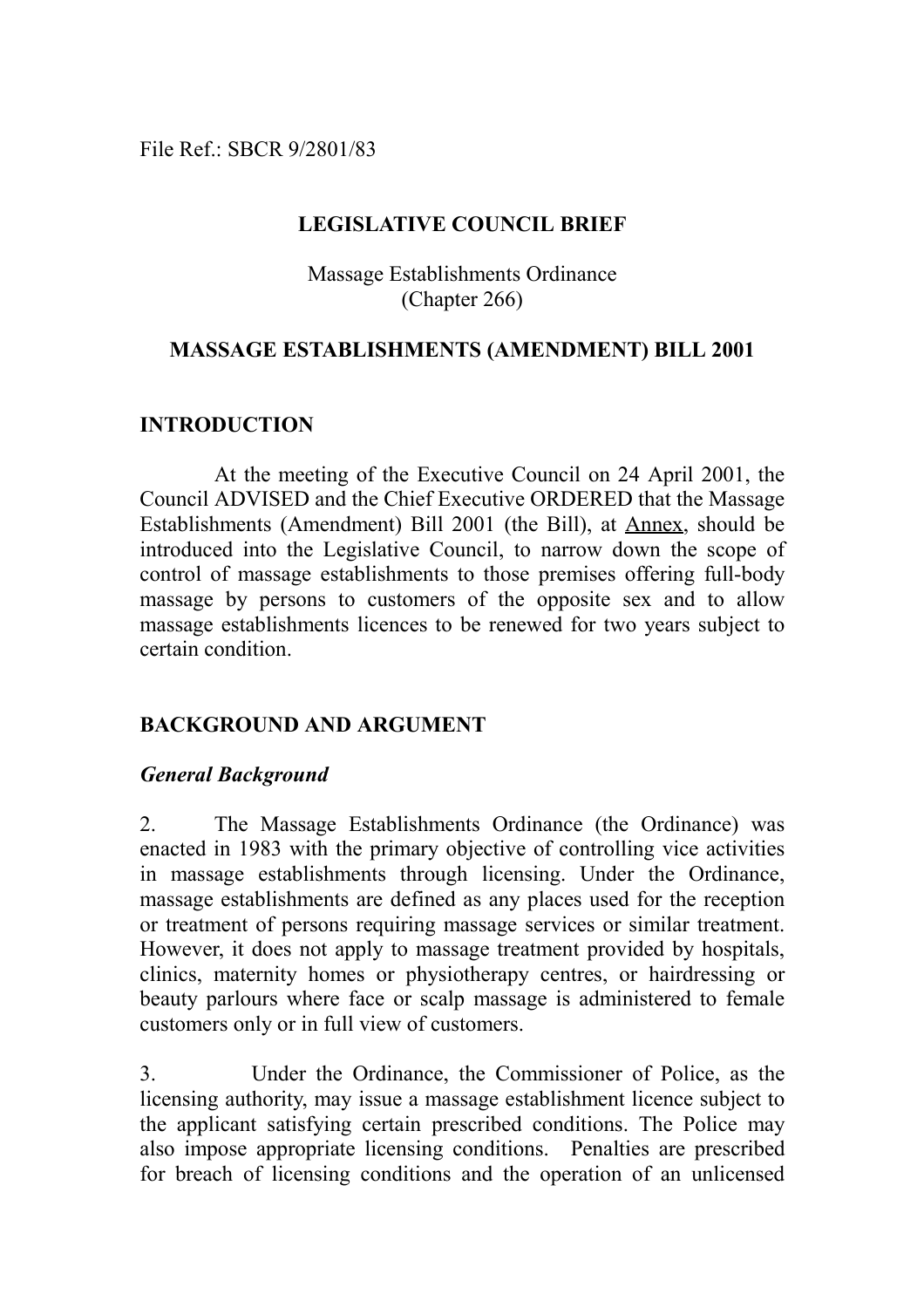massage establishment. A massage establishment licence is valid for one year and may be renewed upon expiry.

4. In recent years, a myriad of massage services have flourished which include foot massage, massage in spa, health clubs and beauty parlours, etc. We have received a number of complaints from massage operators, especially foot massage operators, that the licensing control is unnecessary and too stringent for them. Since the primary objective of the licensing scheme is to combat vice activities in massage establishments, it is inadvisable for the Administration to regulate bona fide massage businesses which promote health and relaxation.

## *Consultancy Study*

5. In February 1999, the Business and Services Promotion Unit commissioned a consultancy study to review the Ordinance and the related regulatory controls exercised by the Police. The study sought to ensure that the regulatory regime would be kept to the minimum necessary for preventing and combating vice activities while reducing inconvenience to legitimate businesses and minimising cost to both the industry and the Government.

6. As a result of the review, the Police have implemented a number of procedural or administrative changes to improve the licensing arrangements. These changes include streamlining the application procedures and shortening the time required for processing applications. In particular, the consultant pointed out that the present scope of control is too wide, thus unnecessarily regulating and inhibiting the growth of bona fide massage businesses that do not appear to be prone to vice activities.

## *The Proposals Scope of licensing*

7. To strike a proper balance between the need to control vice activities and not inhibiting bona fide massage businesses, we propose to narrow down the scope of control of massage establishments. It is proposed that only massage establishments offering full-body massage to customers of the opposite sex will be required to obtain a licence. Fullbody massage is defined as a massage treatment provided to a person covering that part of the body between the neck and the knees, including or excluding arms. In other words, should this proposal be adopted, those premises where only face, scalp, neck, hand, arm or foot (up to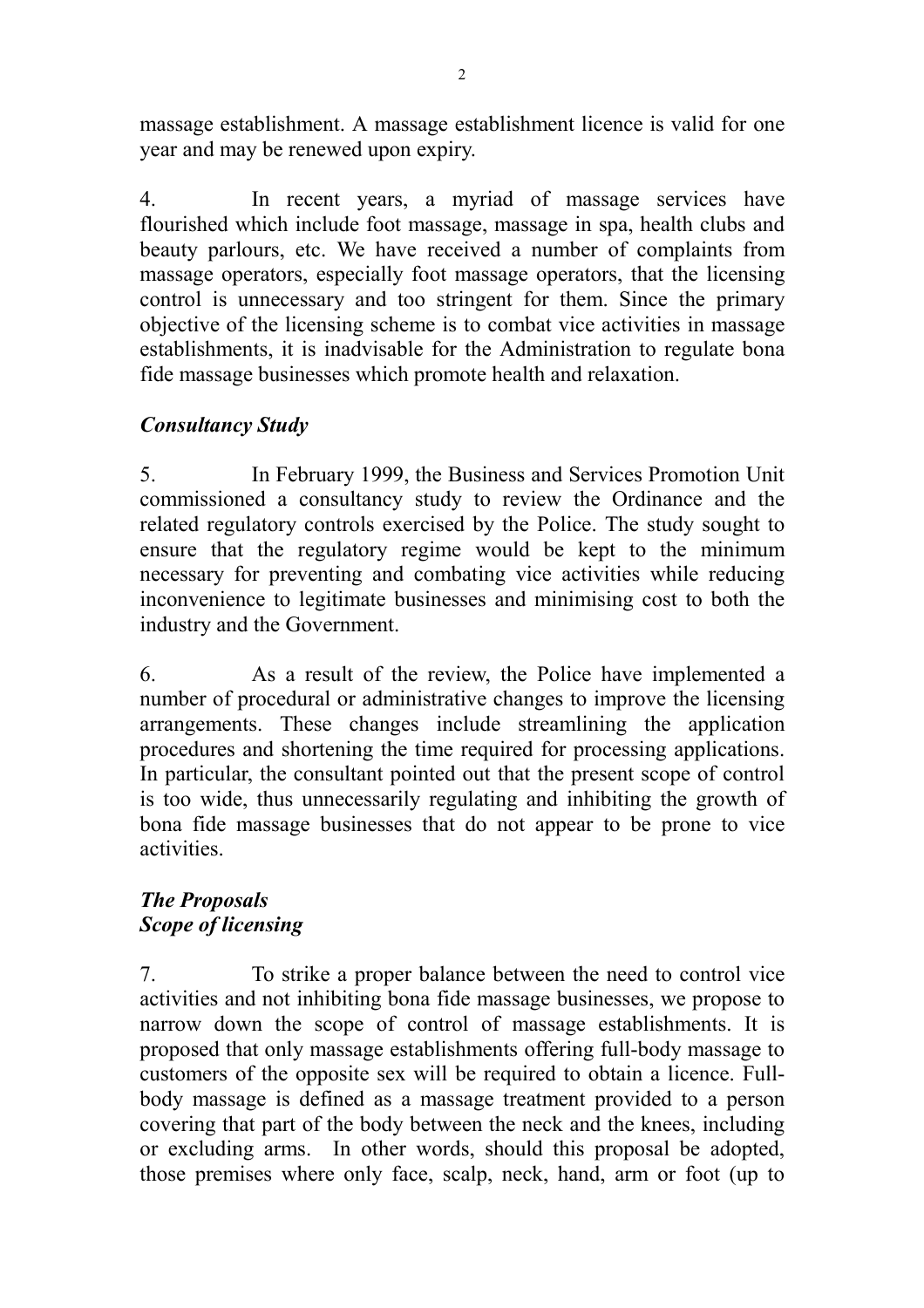knee) massage is administered to customers, or where no full-body massage is administered to a customer by a person of different sex, may operate without a massage establishment licence.

8. According to the enforcement experience of the Police, vice activities are not commonly found in foot massage establishments or spa and health clubs where full-body massage services are provided to customers by massage assistants of the same sex. The narrowing down of the scope of control would promote the development of these kinds of massage businesses which have demonstrated tremendous potential for growth due to greater demand by the increasingly health-conscious public.

9. As at April 2001, there are around 220 licensed massage establishments in Hong Kong. If the above proposal is implemented, approximately 29 currently licensed massage establishments will no longer be required to obtain licences for their business. Among these establishments, 4 are foot massage parlours and 25 are massage establishments where full-body massage is provided to customers of the same sex.

10. Although we believe that these exempted establishments are less prone to vice activities, we cannot discard such a possibility completely. The Police will continue to act on complaints and take appropriate enforcement action should intelligence reveal that vice activities or other criminal activities take place in these establishments.

## *Licence Renewal*

11. Another proposal to facilitate massage business is to grant a licence for two years upon renewal, if considered appropriate by the licensing authority. The current licensing regime requires a licence to be renewed each year. It is proposed that renewal may be granted for an extended period of two years if the relevant licensee has not breached any licensing conditions during the preceding licensing period. However, should any adverse record be found, the licensing period may be reduced to one year upon the next renewal.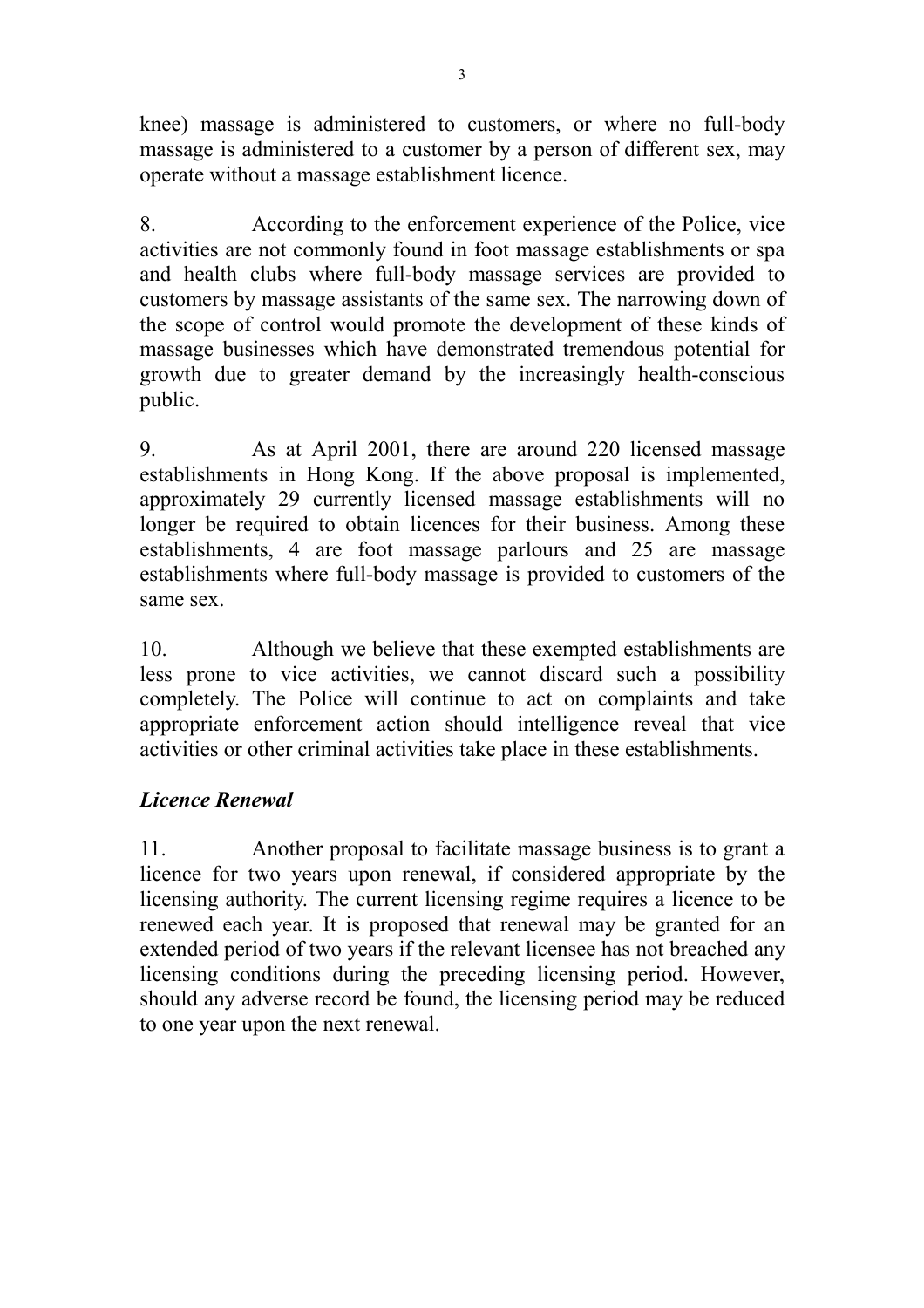## **THE BILL**

- 12. The main provisions of the Bill are
	- (a) Clause 2 provides a definition of "full-body massage" as a massage treatment provided to a person covering that part of his body below the neck and above the knees, including or excluding arms;
	- (b) Clause 3 provides that the Ordinance shall not apply to those massage establishments where face, scalp, neck, hand, arm or foot (up to knee) massage is administered to customers; or where no full-body massage is administered to a customer by a person of different sex; and
	- (c) Clause 4 provides that a licence can be renewed for 24 months if the licensee has not breached any licensing conditions during the preceding licensing period.

## **PUBLIC CONSULTATION**

13. A public consultation exercise was conducted from 23 February to 22 March 2001 on the legislative proposals summarized in paragraph 2. The vast majority of comments received support our proposed legislative amendments. In particular, the trade welcomes the proposal which may facilitate the development of bona fide massage businesses by exempting them from licensing control. Some commentators have asked for further relaxation of the scope of control but we consider the proposed approach as striking the right balance between providing appropriate regulation of the massage business and the need to combat vice activities. Further relaxation is therefore not considered appropriate.

14. We consulted the Legislative Council Panel on Security at its meeting on 3 April 2001. Members did not object, in principle, to the proposed legislative amendments. Some Members commented on the definition of full-body massage, licence renewal periods, the effectiveness of the licensing scheme to control vice activities, and potential law enforcement difficulties. We explained the various matters to Members at the meeting and considered their advice as appropriate.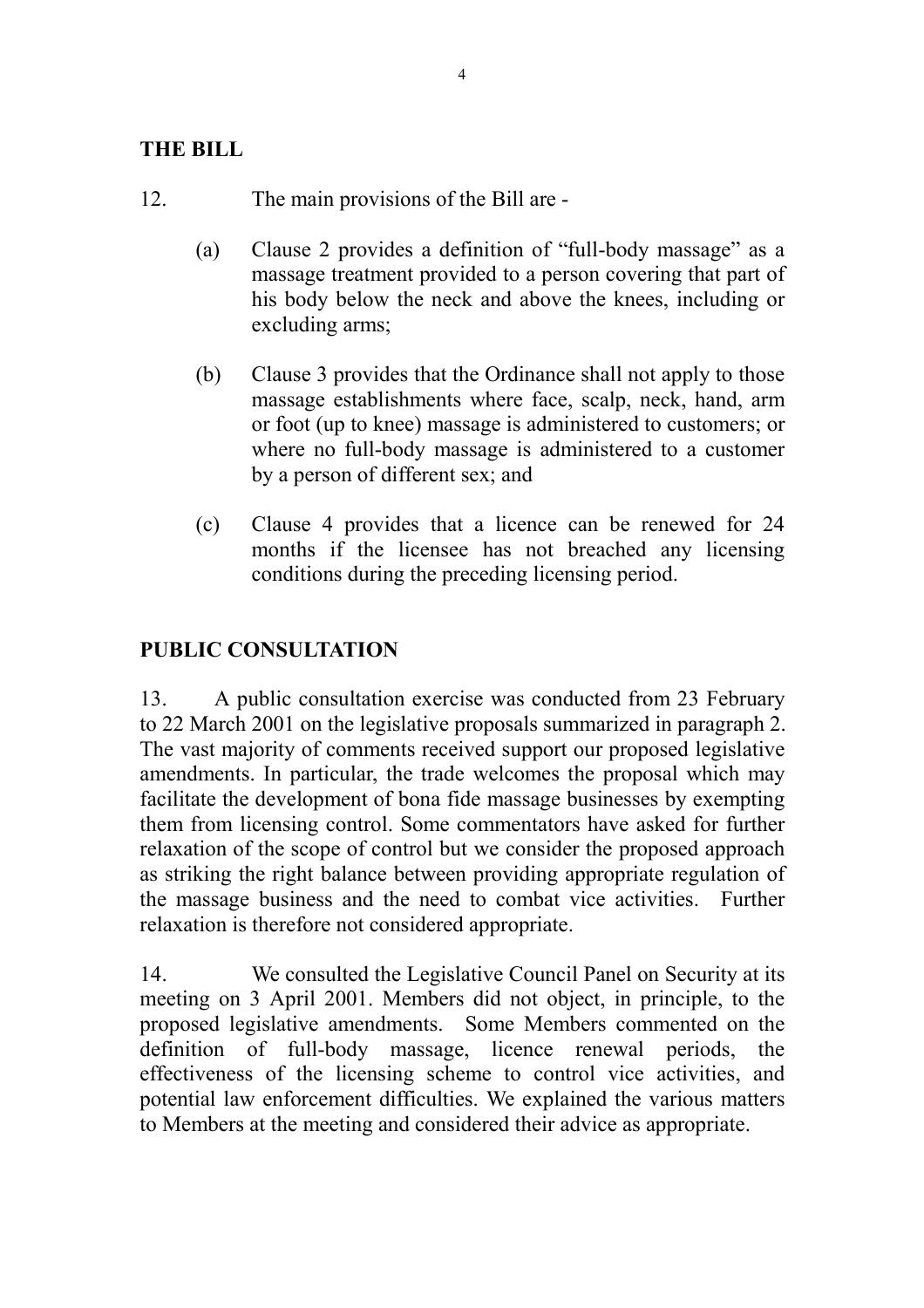## **BASIC LAW IMPLICATIONS**

15. The Department of Justice advises that the proposed amendments do not conflict with those provisions of the Basic Law carrying no human rights implications.

## **HUMAN RIGHTS IMPLICATIONS**

16. The Department of Justice advises that the proposed amendments are consistent with the human rights provisions of the Basic Law.

## **BINDING EFFECT OF THE LEGISLATION**

17. The amendments will not affect the current binding effect of the Ordinance.

# **FINANCIAL AND STAFFING IMPLICATIONS**

18. The implementation of the narrowing down of the scope of licensing control of massage establishments will reduce revenue by about \$190,000 per annum. The anticipated reduction in the number of licensable establishments under the proposed Bill will only bring about notional savings in staff efforts. As such, there will be no staffing implications for Government arising from the legislative amendments.

## **ECONOMIC IMPLICATIONS**

19. Reduced regulation in appropriate circumstances is conducive to the development of legitimate business. This accords with the spirit of keeping Government interference in business to a practical minimum.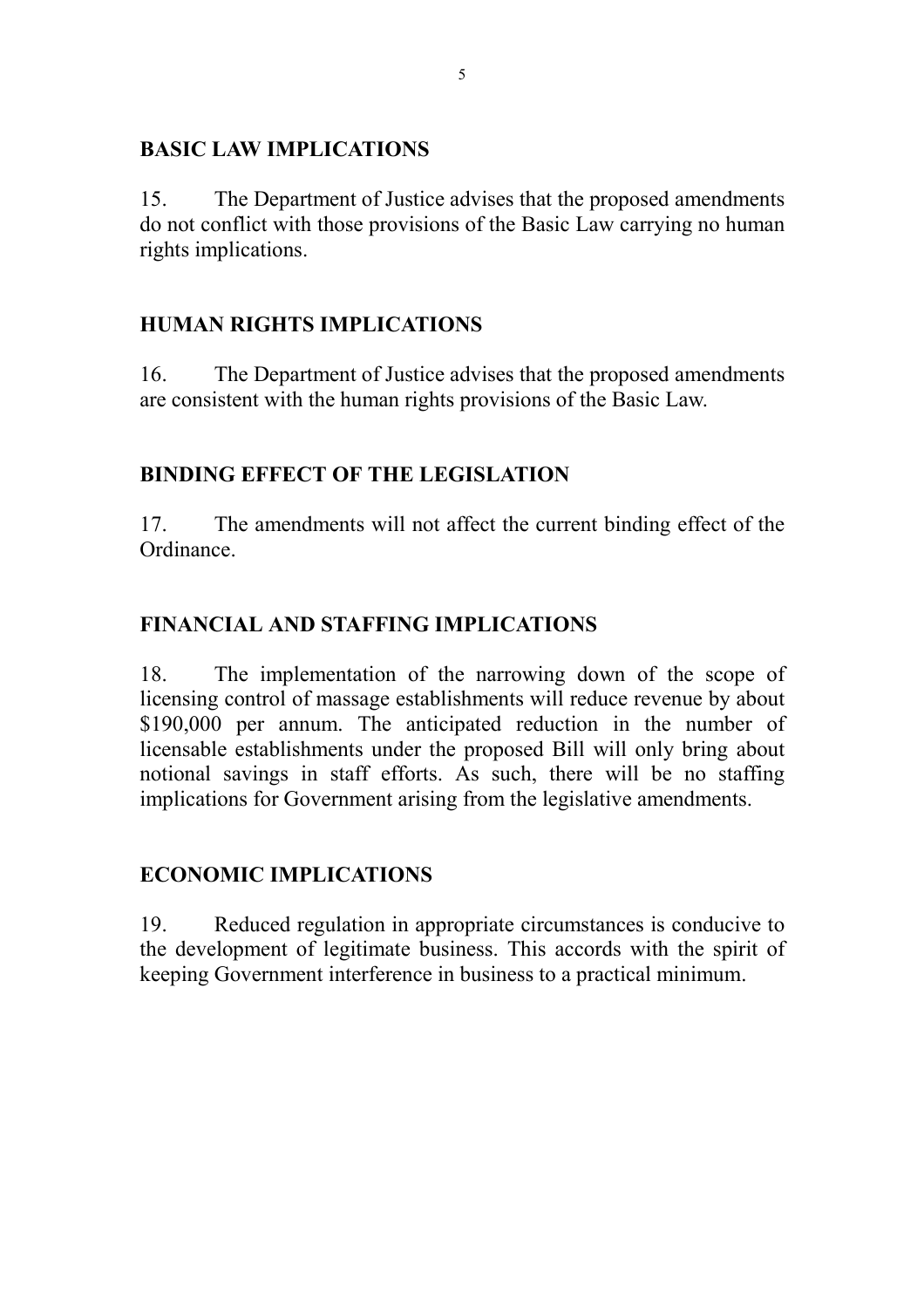## **LEGISLATIVE TIMETABLE**

| 20. | The legislative timetable will be -                                       |                |
|-----|---------------------------------------------------------------------------|----------------|
|     | Publication in the Gazette                                                | 4 May 2001     |
|     | First Reading and commencement of 16 May 2001<br>Second Reading debate    |                |
|     | Resumption of Second Reading debate,<br>committee stage and Third Reading | to be notified |

## **PUBLICITY**

21. A press release will be issued on 2 May 2001. A spokesman will be available to handle media enquiries.

# **ENQUIRIES**

22. Enquiries on this brief may be directed to Miss Eliza Yau, Principal Assistant Secretary for Security, at 2810 2632.

**Security Bureau 2 May 2001**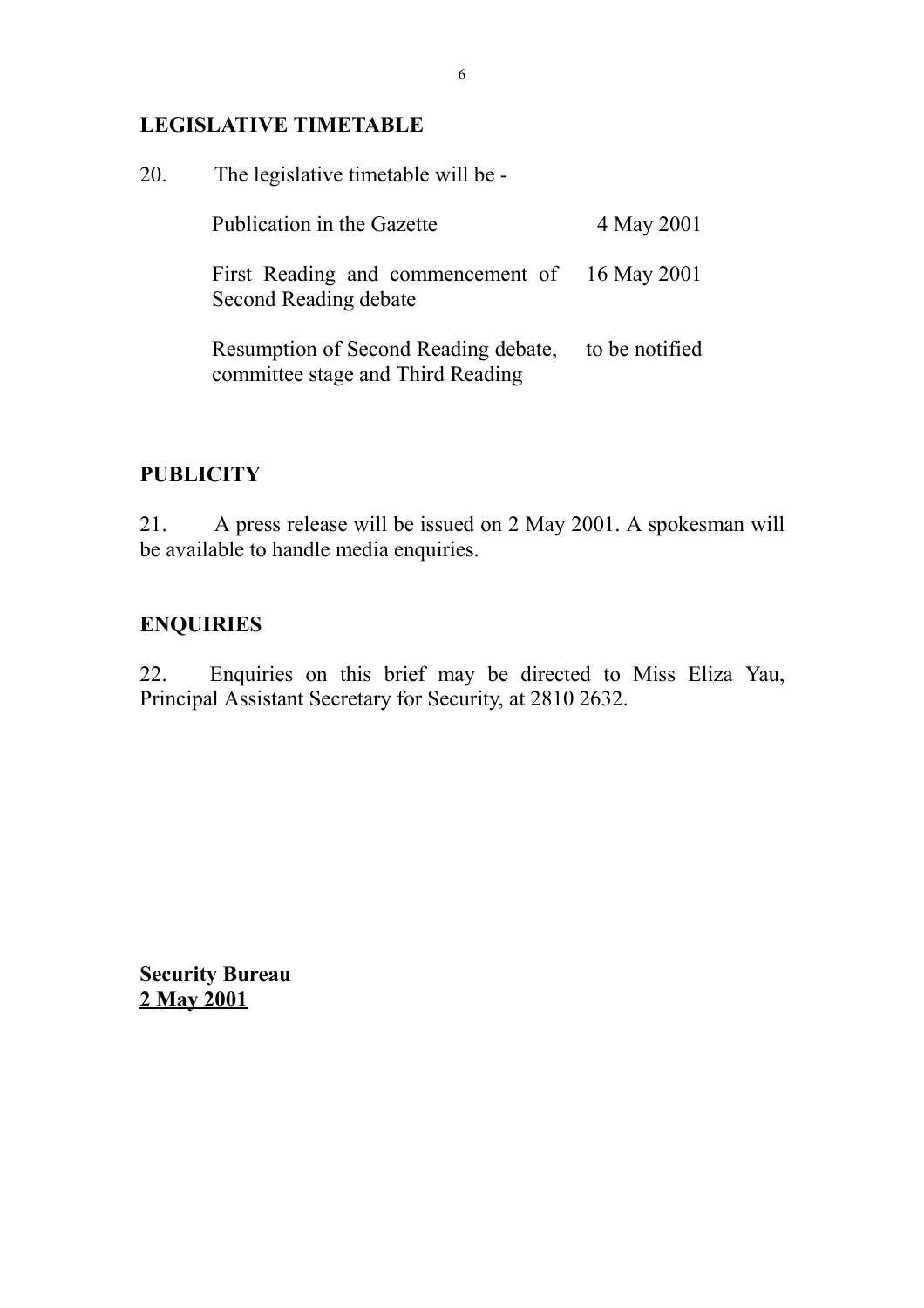#### A BILL

To

Amend the Massage Establishments Ordinance.

Enacted by the Legislative Council.

### **1. Short title and commencement**

(1) This Ordinance may be cited as the Massage Establishments (Amendment) Ordinance 2001.

(2) This Ordinance shall come into operation on a day to be appointed by the Secretary for Security by notice published in the Gazette.

#### **2. Interpretation**

Section 2 of the Massage Establishments Ordinance (Cap. 266) is amended by adding -

""Full-body massage"(全身按摩) means a massage service or treatment provided to a person covering that part of his body below the neck and above the knees, including or excluding arms;".

### **3. Application of Ordinance**

Section 3(c) is repealed and the following substituted -

- "(c) a massage establishment where
	- (i) face, scalp, neck, hand, arm or foot (up to knee) massage is administered to customers; or
	- (ii) no full-body massage is administered to a